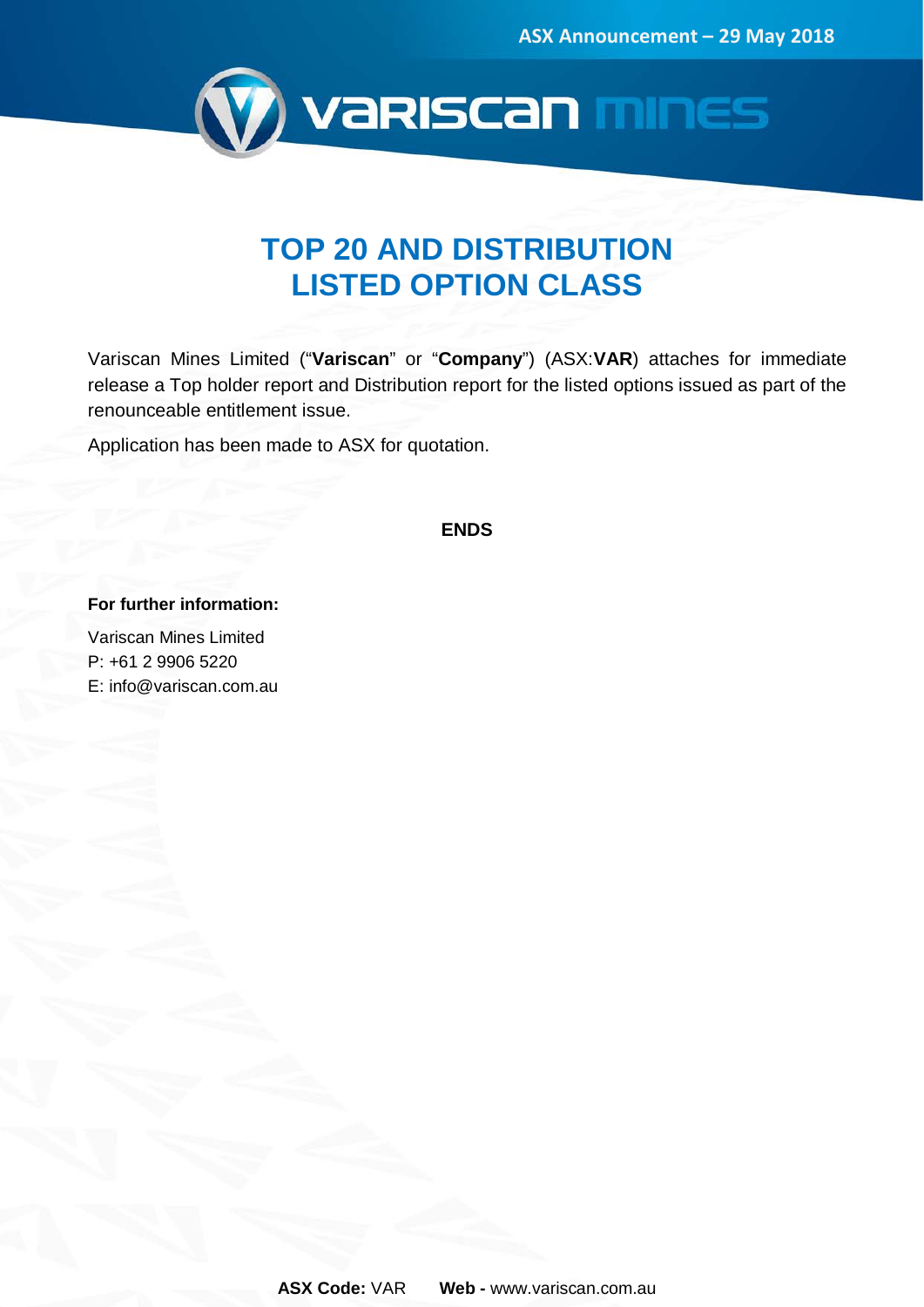### **Top 20 Holdings**

**Variscan Mines Limited**

29-05-2018

#### **Security Classes**

Listed Options \$0.008 Expiring 31 May 2021

| <b>Holder Name</b>                                                    | <b>Securities</b> | %       |
|-----------------------------------------------------------------------|-------------------|---------|
| HSBC CUSTODY NOMINEES (AUSTRALIA) LIMITED                             | 172,466,554       | 47.593% |
| RHB SECURITIES SINGAPORE PTE LTD <clients a="" c=""></clients>        | 15,273,670        | 4.215%  |
| <b>JETOSEA PTY LTD</b>                                                | 12,500,000        | 3.449%  |
| SYRACUSE CAPITAL PTY LTD <the a="" c="" tenacity=""></the>            | 11,250,000        | 3.104%  |
| LAWRENCE CROWE CONSULTING PTY LTD <l a="" c="" fund="" super=""></l>  | 10,000,000        | 2.760%  |
| MR TRAVIS ROYCE SMITH <smith a="" c="" fund="" investment=""></smith> | 10,000,000        | 2.760%  |
| PANSTYN INVESTMENTS PTY LTD                                           | 8,751,871         | 2.415%  |
| MS YAFEN ZHU                                                          | 7,750,095         | 2.139%  |
| BNP PARIBAS NOMS PTY LTD <drp></drp>                                  | 6,552,529         | 1.808%  |
| MR MARK ANDREW TKOCZ                                                  | 6,540,000         | 1.805%  |
| RECO HOLDINGS PTY LTD <reco a="" c="" fund="" super=""></reco>        | 5,797,564         | 1.600%  |
| <b>HOBBS TRADING PTY LTD</b>                                          | 5,416,666         | 1.495%  |
| DR FATT KAH FOO                                                       | 4,832,554         | 1.334%  |
| BNP PARIBAS NOMINEES PTY LTD HUB24 CUSTODIAL SERV LTD DRP             | 4,274,689         | 1.180%  |
| <b>BARON NOMINEES PTY LTD</b>                                         | 4,166,666         | 1.150%  |
| MR MATTHEW DAVID BURFORD                                              | 4,100,000         | 1.131%  |

## **BoardRoom**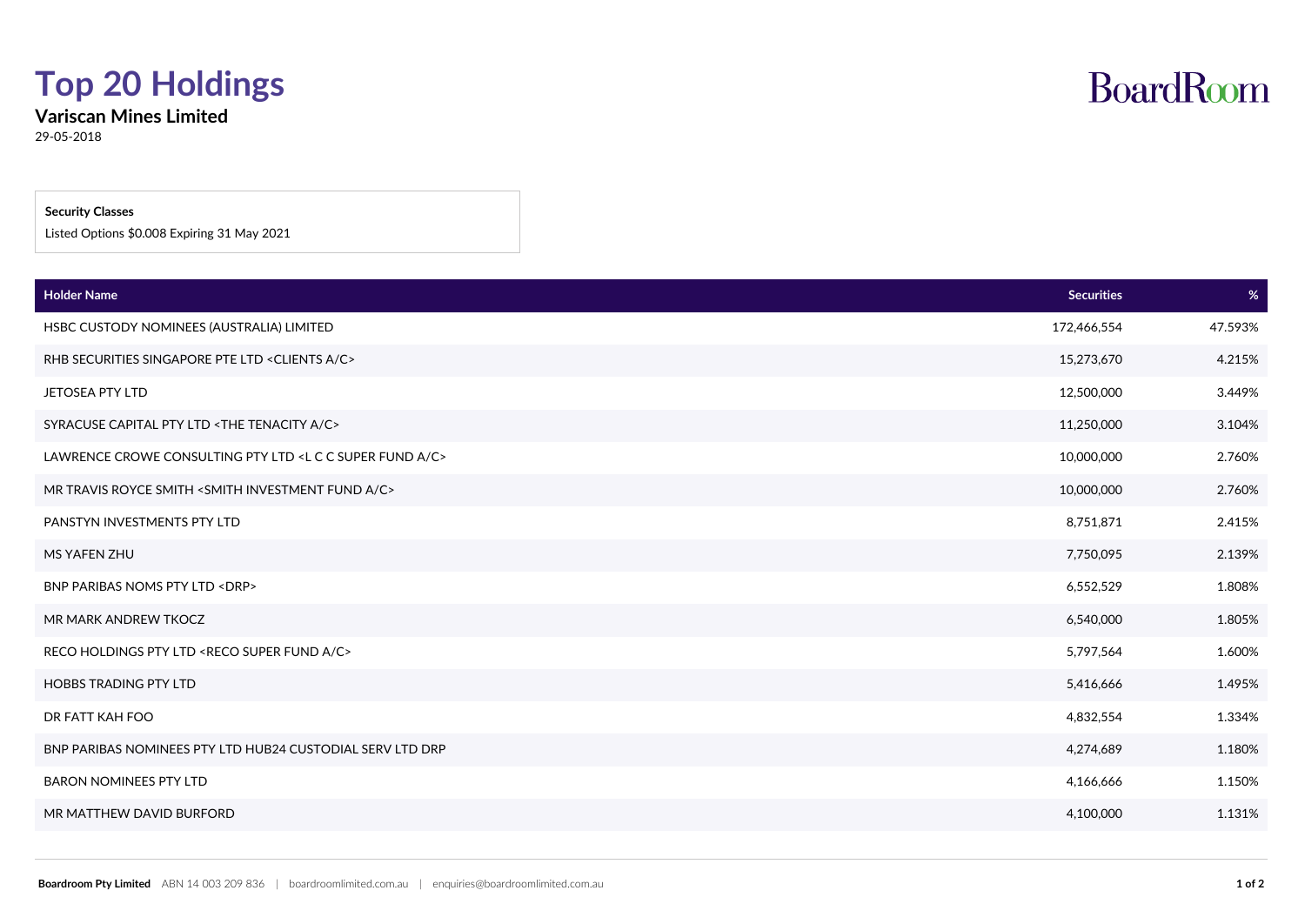| <b>Holder Name</b>                    |               | <b>Securities</b> | %       |
|---------------------------------------|---------------|-------------------|---------|
| MR BYRON SCHAMMER                     |               | 3,827,269         | 1.056%  |
| MR GAVIN ANTHONY WATES                |               | 3,256,843         | 0.899%  |
| MR RHYS WILLIAMS                      |               | 3,213,682         | 0.887%  |
| J P MORGAN NOMINEES AUSTRALIA LIMITED |               | 3,049,020         | 0.841%  |
|                                       | <b>TOTALS</b> | 303,019,672       | 83.620% |
|                                       |               |                   |         |

**Total Securities of Top 20 Holdings : 303,019,672 Total Securities: 362,377,339**